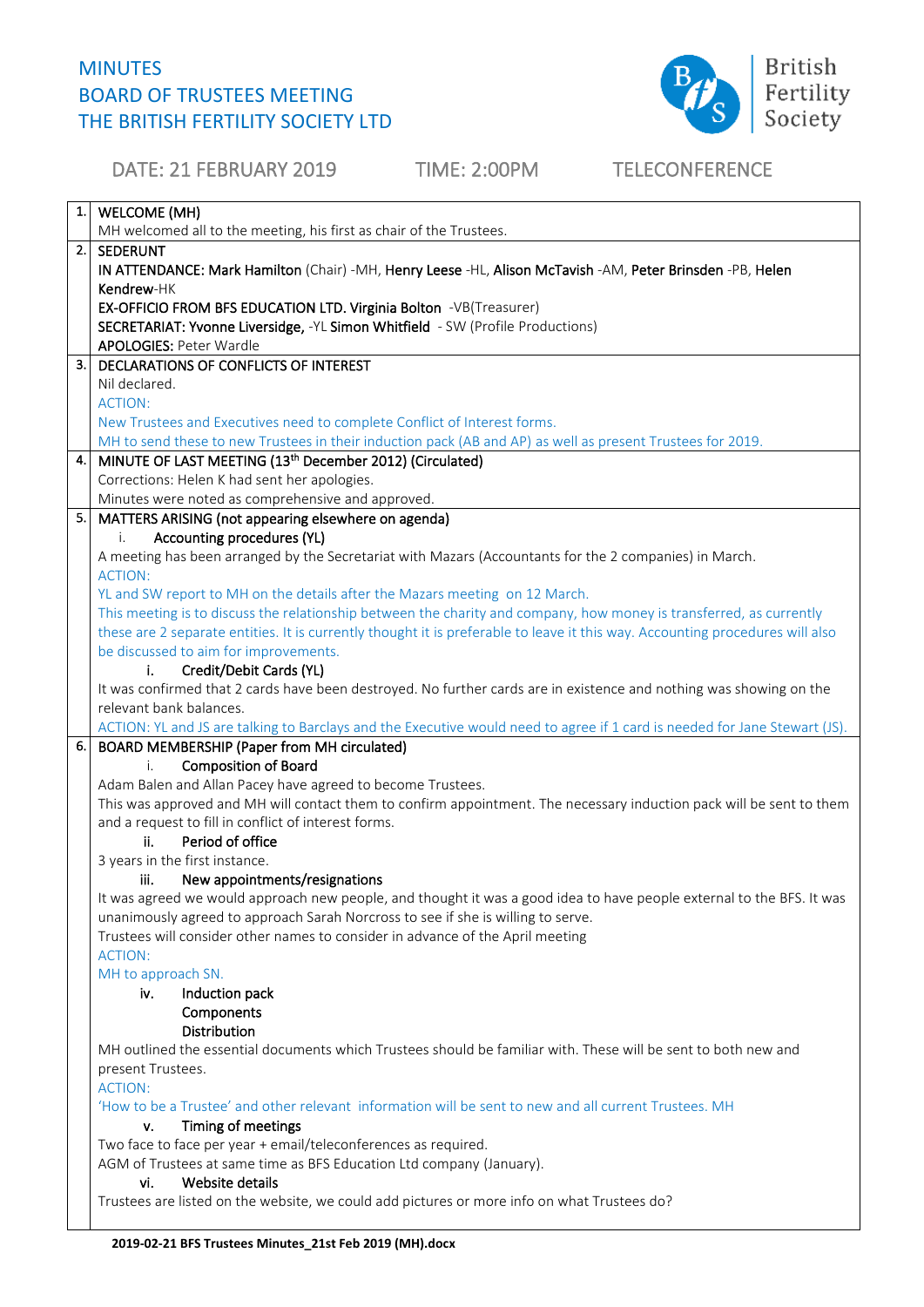## 7. CHARITY AND SUBSIDIARY COMPANY RELATIONSHIP (Paper from MH circulated) i. Representation of Trustees at Executive and subcommittees This structure document and diagram summarises the Trustees' responsibilities and business etc. It was noted there had been a need for Trustees and Executive committees to interact more, and queried if an Executive member should attend all Trustees meetings and vice versa, and each Trustee to take responsibility for each of the Sub committees, or perhaps rotate attendance? ACTION: The Executive minutes in draft form are circulated to MH. MH to share relevant extracts with Trustees in advance of the Minutes being approved. Approved Minutes can be circulated in full to all Trustees. Exec Officers (JS, VB or RM) attend Trustees meetings. Trustees will normally be represented at Executive meetings. It was agreed that it was unnecessary for a rotation of all Trustees to attend the Executive meetings but the Chair or a deputy should attend if possible. At the next Exec committee on 3<sup>rd</sup> April it is unlikely that a Trustee will be able to attend the Exec on 3<sup>rd</sup> April. All agreed that Exec members (JS, RM or VB) could feed back anything relevant from/to the Board and vice versa to ensure effective communication. 8. DECLARATIONS OF INTERESTS i. Trustees ACTION: This will be updated for new and existing Trustees on 1<sup>st</sup> April 2019 ii. Directors of BFS Education Ltd. ACTION: This will be updated for the Executive Committee members on 3rd April 2019 9. GDPR Nothing further to report 10 STATUTORY REQUIREMENTS i. Accounts (To 30<sup>th</sup> Sep 2018 for both companies to be circulated) ACTION: YL to circulate when finalised. ii. Annual return (Charity Commission) This includes a report of activities of the Society, and all had been sent this in the documents. This will be sent to the CC. iii. Confirmation Statements (Companies House) a. The British Fertility Society Ltd. (For 9<sup>th</sup> May 2019 - Circulated) b. BFS Education Ltd. (For 19<sup>th</sup> September 2019) YL updates these statements online at a cost of £13 11 LEGAL DOCUMENTS i. Memorandum of Association ii. Articles of Association (AoA) The current documents do not have updated governance information, or details on how we appoint Trustees etc. It was thought we need to see updates and list what we do now, in comparison to where we were before i.e. how we function on a day to day basis. iii. Charitable objectives It was noted that whilst there were updates to these objectives in 2017 to ensure we comply with the law, the Articles of Association were not up to date. The 9 objectives were a sufficient description of what we do and MH suggested we include these in our Articles of Associations, by means of an update, as this could be a way of circumventing costly legal advice ? ACTION: MH to send the Memorandums, AoA and Charitable objectives to all and we would pick up this discussion in April. With agreement, MH would explore if updating the Memorandums and AoA with the objectives is a good approach. It was agreed that for sake of transparency that the updated version should be on the website. 12 REVIEW OF GOVERNANCE DOCUMENTS i. Scope ii. Timing & Responsibilities We would look at the new lists written on various topics covering governance of the BFS in April, and decide when they need to be formally reviewed. 13. **INTER -COMPANY COMMUNICATION i. BFS Executive Committee Issues: Summary for Trustees ii. Board of Trustees: Issues of importance for information of Executive**